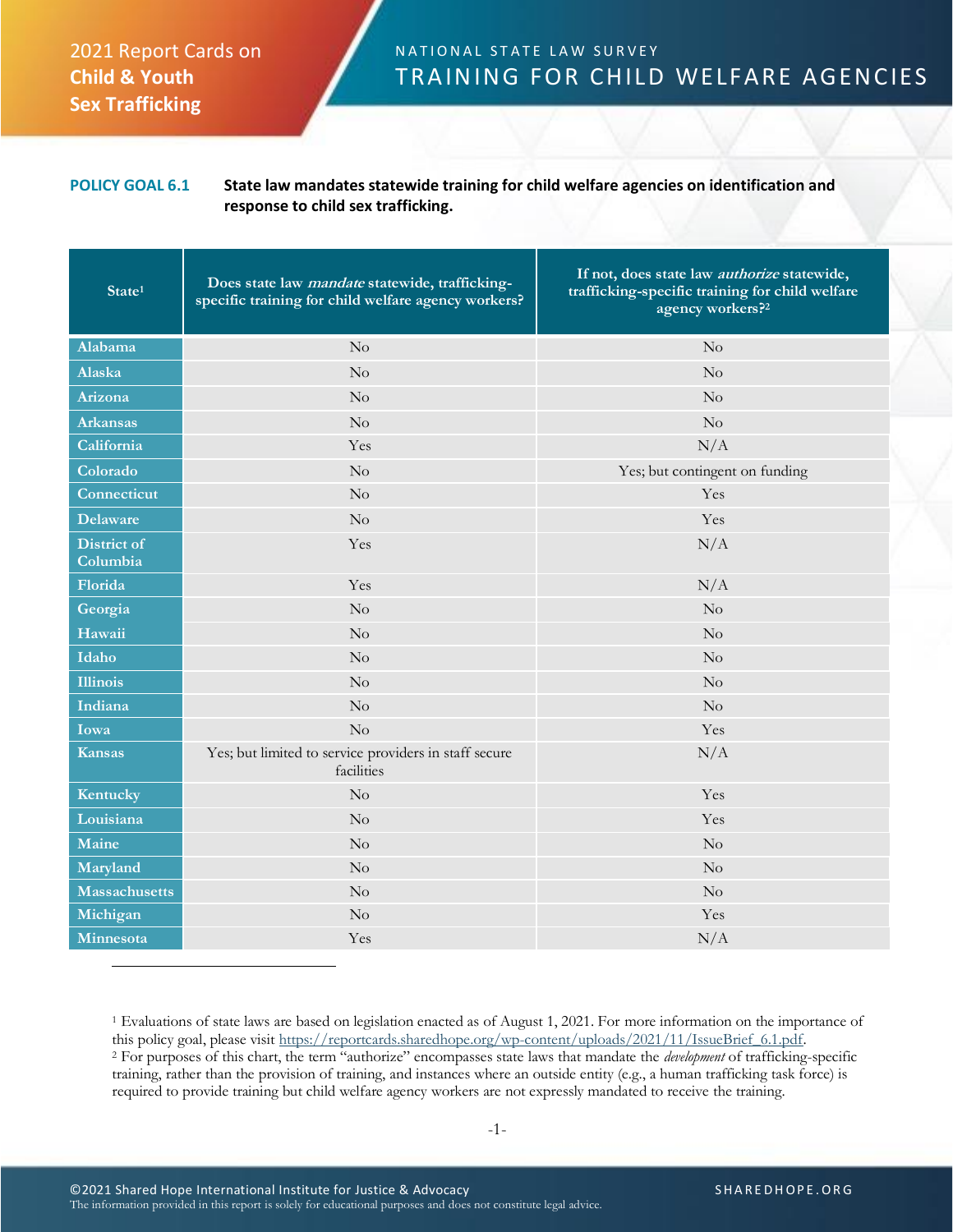| State <sup>1</sup>       | Does state law mandate statewide, trafficking-<br>specific training for child welfare agency workers? | If not, does state law <i>authorize</i> statewide,<br>trafficking-specific training for child welfare<br>agency workers? <sup>2</sup>                                                 |
|--------------------------|-------------------------------------------------------------------------------------------------------|---------------------------------------------------------------------------------------------------------------------------------------------------------------------------------------|
| Mississippi              | Yes                                                                                                   | N/A                                                                                                                                                                                   |
| Missouri                 | $\rm No$                                                                                              | Yes                                                                                                                                                                                   |
| Montana                  | No                                                                                                    | No                                                                                                                                                                                    |
| Nebraska                 | No                                                                                                    | No                                                                                                                                                                                    |
| <b>Nevada</b>            | Yes; but limited to staff of specialized housing<br>placements                                        | N/A                                                                                                                                                                                   |
| <b>New</b><br>Hampshire  | No                                                                                                    | No                                                                                                                                                                                    |
| New Jersey               | $\rm No$                                                                                              | $\rm No$                                                                                                                                                                              |
| <b>New Mexico</b>        | No                                                                                                    | No                                                                                                                                                                                    |
| New York                 | No                                                                                                    | Yes                                                                                                                                                                                   |
| <b>North</b><br>Carolina | No                                                                                                    | Yes                                                                                                                                                                                   |
| <b>North Dakota</b>      | No                                                                                                    | Yes; but establishment of the human trafficking<br>commission, the entity responsible for conducting the<br>training, is discretionary, making training contingent on<br>its creation |
| Ohio                     | No                                                                                                    | No                                                                                                                                                                                    |
| Oklahoma                 | Yes                                                                                                   | N/A                                                                                                                                                                                   |
| Oregon                   | No                                                                                                    | No                                                                                                                                                                                    |
| Pennsylvania             | No                                                                                                    | No                                                                                                                                                                                    |
| <b>Rhode Island</b>      | No                                                                                                    | Yes                                                                                                                                                                                   |
| South<br>Carolina        | No                                                                                                    | No                                                                                                                                                                                    |
| South Dakota             | No                                                                                                    | No                                                                                                                                                                                    |
| Tennessee                | No                                                                                                    | Yes                                                                                                                                                                                   |
| <b>Texas</b>             | Yes                                                                                                   | N/A                                                                                                                                                                                   |
| Utah                     | $\rm No$                                                                                              | $\mathrm{Yes}^3$                                                                                                                                                                      |
| <b>Vermont</b>           | $\rm No$                                                                                              | $\rm No$                                                                                                                                                                              |
| Virginia                 | $\rm No$                                                                                              | Yes                                                                                                                                                                                   |
| Washington               | $\rm No$                                                                                              | $\rm No$                                                                                                                                                                              |
| West Virginia            | $\rm No$                                                                                              | $\rm No$                                                                                                                                                                              |
| Wisconsin                | $\rm No$                                                                                              | $\rm No$                                                                                                                                                                              |
| Wyoming                  | $\rm No$                                                                                              | $\rm No$                                                                                                                                                                              |

<sup>3</sup> Although Utah Code Ann. § 62A-4a-105(1)(b)(ix), (x) (Division Responsibilities) broadly requires the Division of Child and Family Services to provide training for staff and providers involved in the delivery of offered services, training on identification and response to child sex trafficking is not expressly mandated as part of that training requirement. However, traffickingspecific training may be included since the mandate is specific to service providers, presumably on service responses, and the Division offers specialized services to commercially sexually exploited children.